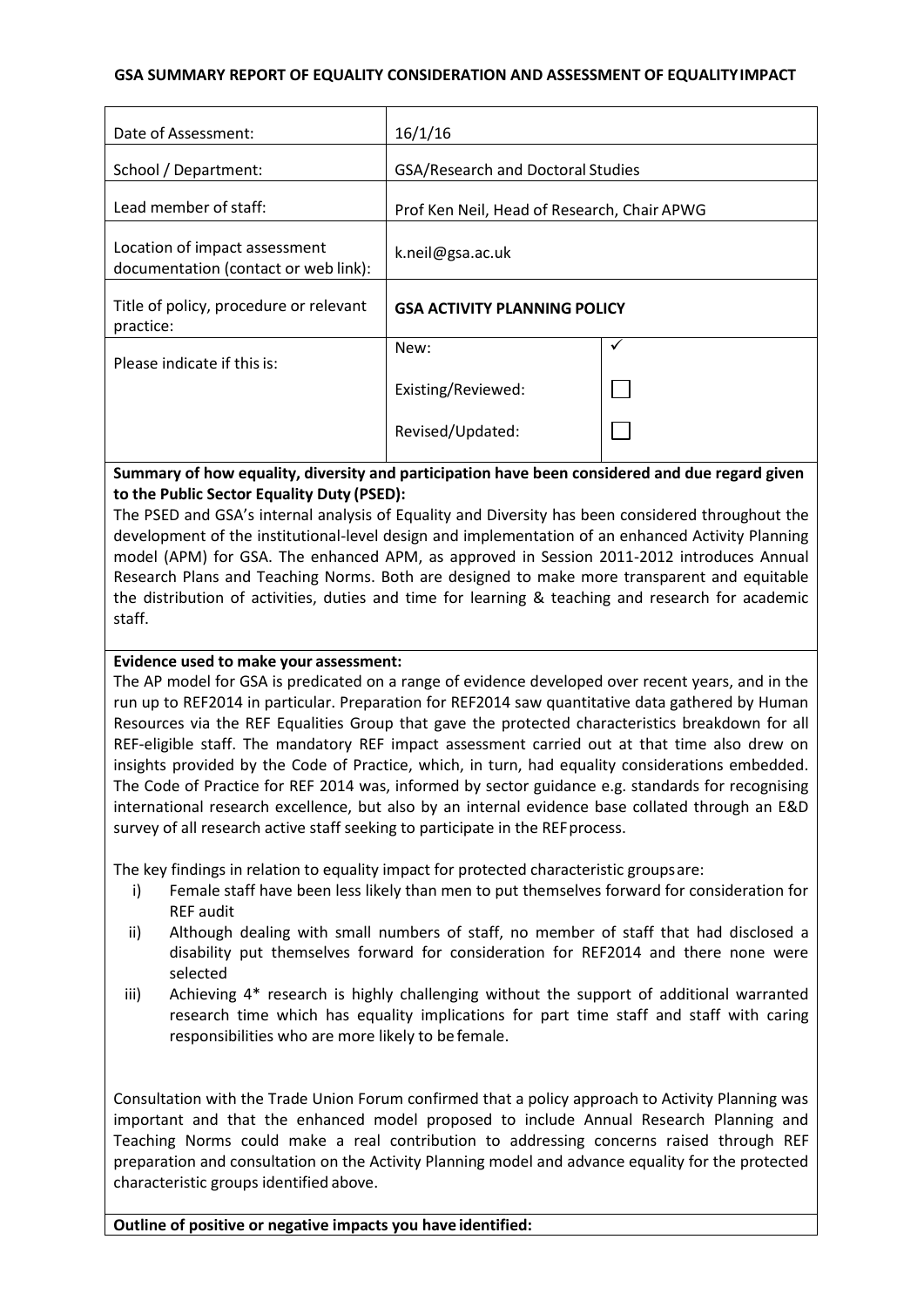- The Activity Planning policy is new but the development discussions of the Activity Planning Working Group, the Trade Unions Forum, the Teaching Norms Subgroup, Boards of Studies, Undergraduate and Postgraduate Committee, the Research and Knowledge exchange Committee, the Executive Group and Academic Council have identified potential for positive equality impact for all protected characteristic groups and for advancing equality for those currently under-represented as identified above. This will be achieved by the provision of tailored support which takes account of individual need embedded in and delivered through the following policy and practice principles: Activity Planning is designed to be transparent, flexible and responsive to organisational needs, individual staff development, career review needs and planning cycles.
- An Activity Plan will include jointly agreed objectives, including milestones and outcomes expected
- An Activity Plan will achieve an appropriate balance of teaching, research, consultancy, scholarly activity, and personal development and other possible activities within the duties of an academic according to role profile
- Teaching Norms will reflect school-specific pedagogies and studio-based practices and be applicable to all.
- Review of ARPs to be informed by cross-school Peer Review, by professional expertise of REF-style audit and by discipline-specific subject knowledge andexpertise
- Peer Review should be supportive in mirroring the method and measures of external peer review for REF and for RCUK-criteria.

The impact of the Activity Planning policy will be measured through the application of the enhanced Activity Planning model, and the Activity Planning Model will be monitored and reviewed to ensure that it vehicles effectively the positive objectives of the AP Policy, advancing equality for protected characteristic groups.

#### **Summary of the actions you have taken or plan to take as aresult:**

In addition to items discerned from the evidence gathering as outlined above, one new specific action has emerged from development discussions of the AP policy and is being actioned through the research office:

 Analyse the REF2014 REF2 submission and assess the possible impact on staff, by protected characteristic, of a teaching load weighted to PGT versus UG. This equality analysis will illuminate any difficulties in obtaining high quality research for those staff and will inform the method and implementation of the Activity Planning model as a means of addressing this issue if need be.

Any potential for differential application of the policy or potential negative equality impact will be mitigated through the provision of training and briefing sessions for staff and line managers as specified in the policy.

### **Summary of what you anticipate will change as a result of your actions and where / when will these be reported and reviewed:**

Activity Planning can address on a case-by-case basis any variables contributing to the lower participation of women and/or disabled staff in research as flagged by the evidence gathering through Equalities Analysis for REF2014, it will be important to focus on enhancing the research environment such that all staff feel equally supported in combining research and teaching commitments. Where activities are required to achieve these changes these will be recorded in order to feed into the Code of Practice for REF2020.

Staff will be assured that there is systematic attention paid to the balance of duties across relevant role profiles and will be able to feedback on the perceived usefulness of the development at the Staff Development and Career Review meeting as described in the Activity Planning Guidelines. The process will be monitored annually and data from Activity Planning when aggregated will inform GSA planning work, providing transparency and evidence for decision-making and action by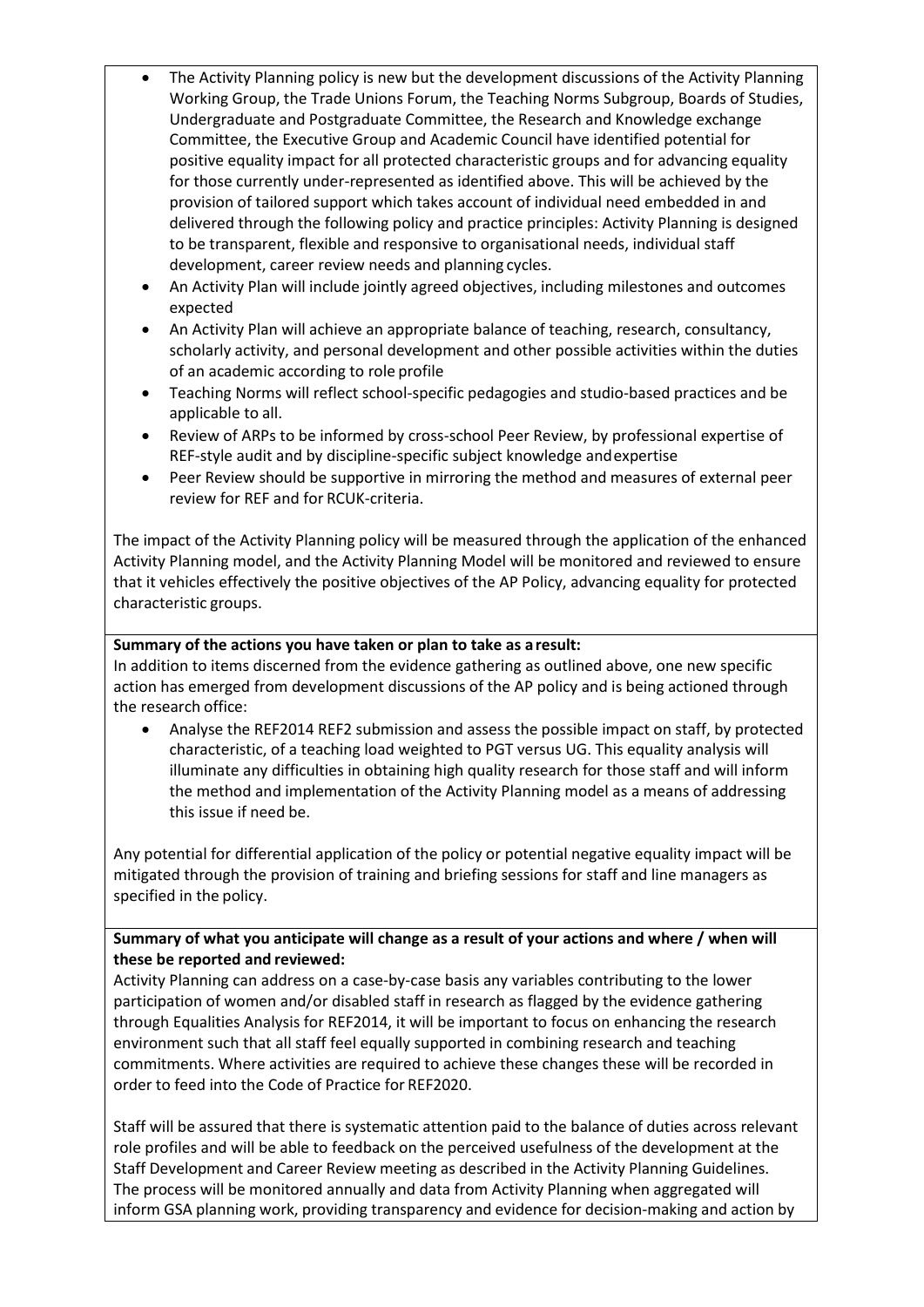Deputy Heads as owners of the data in-schools, and at Executive Group level for institutional planning of resource. All data will be disaggregated and analysed by protected characteristic to ensure that the implementation of the policy is as intended and to monitor for unintended or unexpected outcomes. This will include qualitative feedback from staff concerning Staff Development and Career Review meetings and the implementation ofplans

Undergraduate and Postgraduate Committee and the GSA Research and Knowledge Exchange Committee have oversight of the Policy and will receive regular reports on the progress of the implementation of the enhanced Activity Planning model , and in discussion with the Trade Union Forum and Boards of Studies, alterations to the policy can be made annually, with a collation of necessary changes being undertaken for Boards in Term 1 to allow adjustments for the subsequent cycle of Annual Research Plans and Activity Plans from March the following year. All such changes will be subject to equality impact assessment and monitoredaccordingly.

**State how these changes will contribute to the delivery of GSA's equalityoutcomes:** The enhanced Activity Planning model supported by the new Activity Planning policy will have positive impact in respect of, expressly, GSA Equality Outcomes, 1, 2, 3, 4, and 6. This will be achieved through:

- Support for role related career development for protected characteristic groups and particularly women and disabled staff, ensuring that staff do not have to work excess hours for normal progression and promotion
- The opportunity to undertaken positive action through the provision of targeted research mentoring to support staff with allocated research time, facilitating career development and addressing under-representation inREF
- An enhanced process for discussion between line managers and staff to support need with regard to workload and work patterns. This provides the potential to balance work and other commitments, advancing equality for protected characteristic groups, in particular women and disabled staff, as well as part time staff, and those with caring responsibilities.

#### **The outcome of your assessment:**

| No action $-$ no potential adverse impact                          |  |
|--------------------------------------------------------------------|--|
| Amendments or changes to remove barriers / promote positive impact |  |
| Proceed with awareness of adverse impact                           |  |

#### **Sign-off, authorisation and publishing:**

#### **Review Lead**

| <b>Name</b> | Professor Ken Neil                                      |
|-------------|---------------------------------------------------------|
| Position    | Head of Research/Chair, Activity Planning Working Group |
| Signature   |                                                         |
| Date        | 16/1/16                                                 |